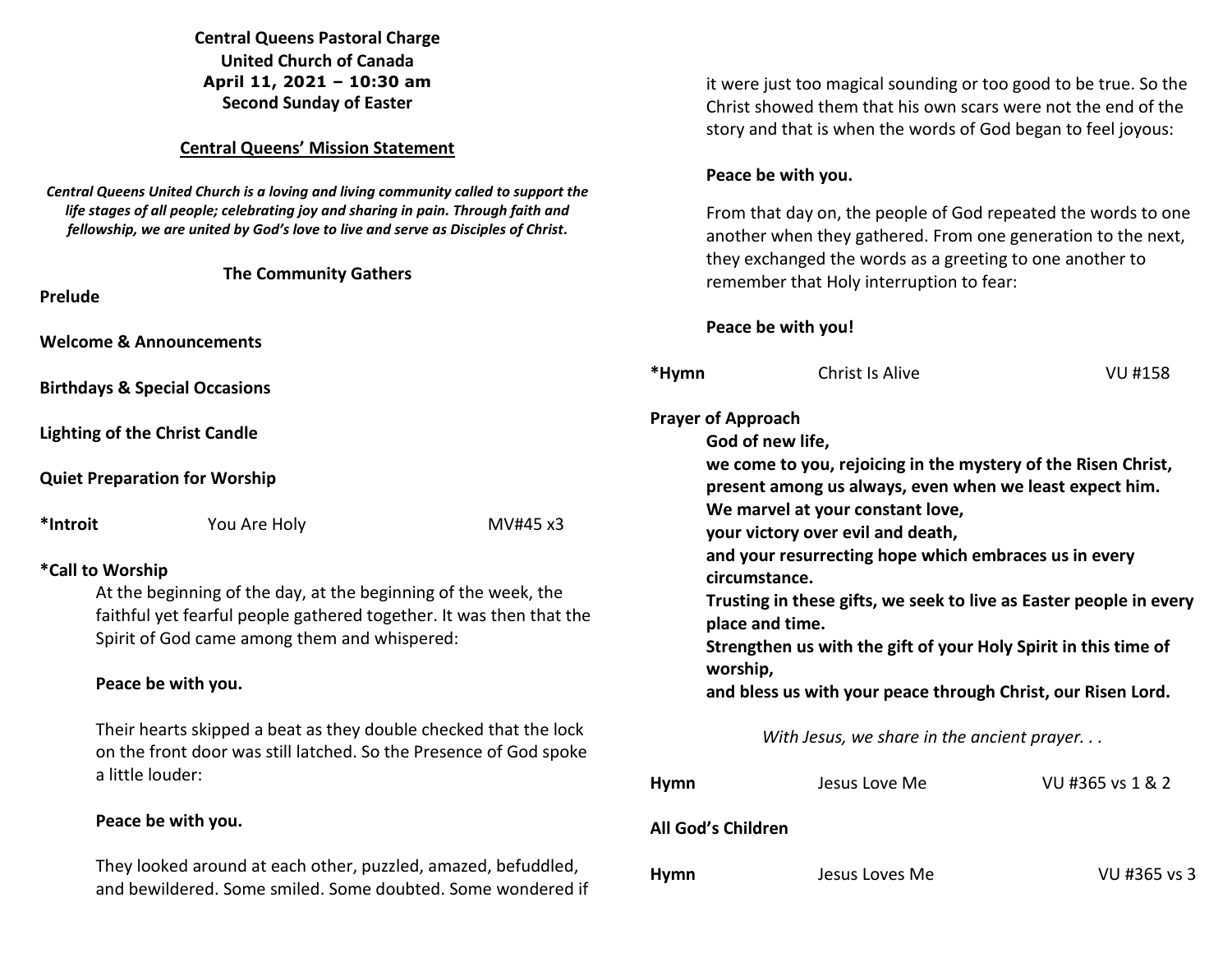| <b>Listening for God's Word</b>                 |                                    | All of us<br><b>Ministers</b><br><b>Rev Greg Davis</b><br><b>Clergy</b>                                                                           |                                                                                                                                                                                                                                        |                                                                        |  |
|-------------------------------------------------|------------------------------------|---------------------------------------------------------------------------------------------------------------------------------------------------|----------------------------------------------------------------------------------------------------------------------------------------------------------------------------------------------------------------------------------------|------------------------------------------------------------------------|--|
| <b>Sacred Readings</b><br>Acts 4:32-35          |                                    |                                                                                                                                                   | <b>Office Hours</b>                                                                                                                                                                                                                    | Tuesday, Wednesday & Thursday<br>$9 am - 12 pm$                        |  |
| Psalm 133<br><b>VU #856</b>                     |                                    |                                                                                                                                                   | Office Phone                                                                                                                                                                                                                           | 902-964-2291                                                           |  |
| John 20:19-31                                   |                                    |                                                                                                                                                   | Email                                                                                                                                                                                                                                  | minister@cquc.ca                                                       |  |
| Anthem                                          |                                    |                                                                                                                                                   | <b>Ministry of Music</b><br>Website                                                                                                                                                                                                    | <b>Kirk Neville</b><br>https://cquc.ca/index.htm                       |  |
| Sermon                                          |                                    |                                                                                                                                                   | <b>Church Office</b>                                                                                                                                                                                                                   |                                                                        |  |
|                                                 |                                    |                                                                                                                                                   | <b>Office Hours</b>                                                                                                                                                                                                                    | Wednesday & Thursday                                                   |  |
| <b>Hymn</b>                                     | Joy Comes with the Dawn            | VU #166                                                                                                                                           |                                                                                                                                                                                                                                        | $9 am - 12 pm$                                                         |  |
|                                                 |                                    |                                                                                                                                                   | Phone                                                                                                                                                                                                                                  | 902-964-2221                                                           |  |
|                                                 | <b>Responding to God's Word</b>    |                                                                                                                                                   | Email                                                                                                                                                                                                                                  | office@cque.ca                                                         |  |
| <b>Offertory Invitation</b>                     |                                    | Warm Welcome to All $-$ We are glad you are here as a visitor, a seeker,<br>someone looking for a new church home, or as a regular worshiper. All |                                                                                                                                                                                                                                        |                                                                        |  |
| <b>Offertory</b>                                | Your Work, O God, Needs Many Hands | <b>VU #537</b>                                                                                                                                    | are welcome.                                                                                                                                                                                                                           |                                                                        |  |
| *Presentation of Offering                       |                                    |                                                                                                                                                   | Today's Bulletins are placed in loving memory of Martha Carver and<br>Archie Vickerson. Presented by Walter & Pat Carver & family.                                                                                                     |                                                                        |  |
| *Offertory Prayer                               |                                    |                                                                                                                                                   |                                                                                                                                                                                                                                        |                                                                        |  |
| <b>Prayers of Thanksgiving and Intercession</b> |                                    |                                                                                                                                                   | Welcoming New Members & Covenanting Elders - Next Sunday, April<br>18 <sup>th</sup> , we will be welcoming new members to Central Queens United and<br>we will be covenanting our elders.                                              |                                                                        |  |
| *Hymn                                           | Dance With The Spirit              | MV #156 x3                                                                                                                                        | Life and Work of Our Church                                                                                                                                                                                                            |                                                                        |  |
| *Blessing 2 Corinthians 13:14                   |                                    |                                                                                                                                                   |                                                                                                                                                                                                                                        |                                                                        |  |
|                                                 |                                    |                                                                                                                                                   |                                                                                                                                                                                                                                        | Greg's Office Hours: Tuesday, Wednesday and Thursday from $9$ am $-12$ |  |
| <b>Choral Amen</b>                              |                                    |                                                                                                                                                   | pm. If anyone is in the hospital or would like a visit from Greg, please call<br>him at 902-964-2291. If you wish to meet with Greg outside the                                                                                        |                                                                        |  |
| <b>Choral Benediction</b>                       |                                    |                                                                                                                                                   | scheduled hours, please call 902-964-2291 or email minister@cquc.ca<br>for an appointment.                                                                                                                                             |                                                                        |  |
| Postlude                                        |                                    |                                                                                                                                                   |                                                                                                                                                                                                                                        |                                                                        |  |
| * Please stand as you are able                  |                                    |                                                                                                                                                   | In-Church Services: Registration is required. To registration, please call<br>902-964-2221 or email office@cquc.ca. Masks are required. If you are<br>registering after 12 pm Thursday, please text or call Velda at 902-940-<br>7674. |                                                                        |  |